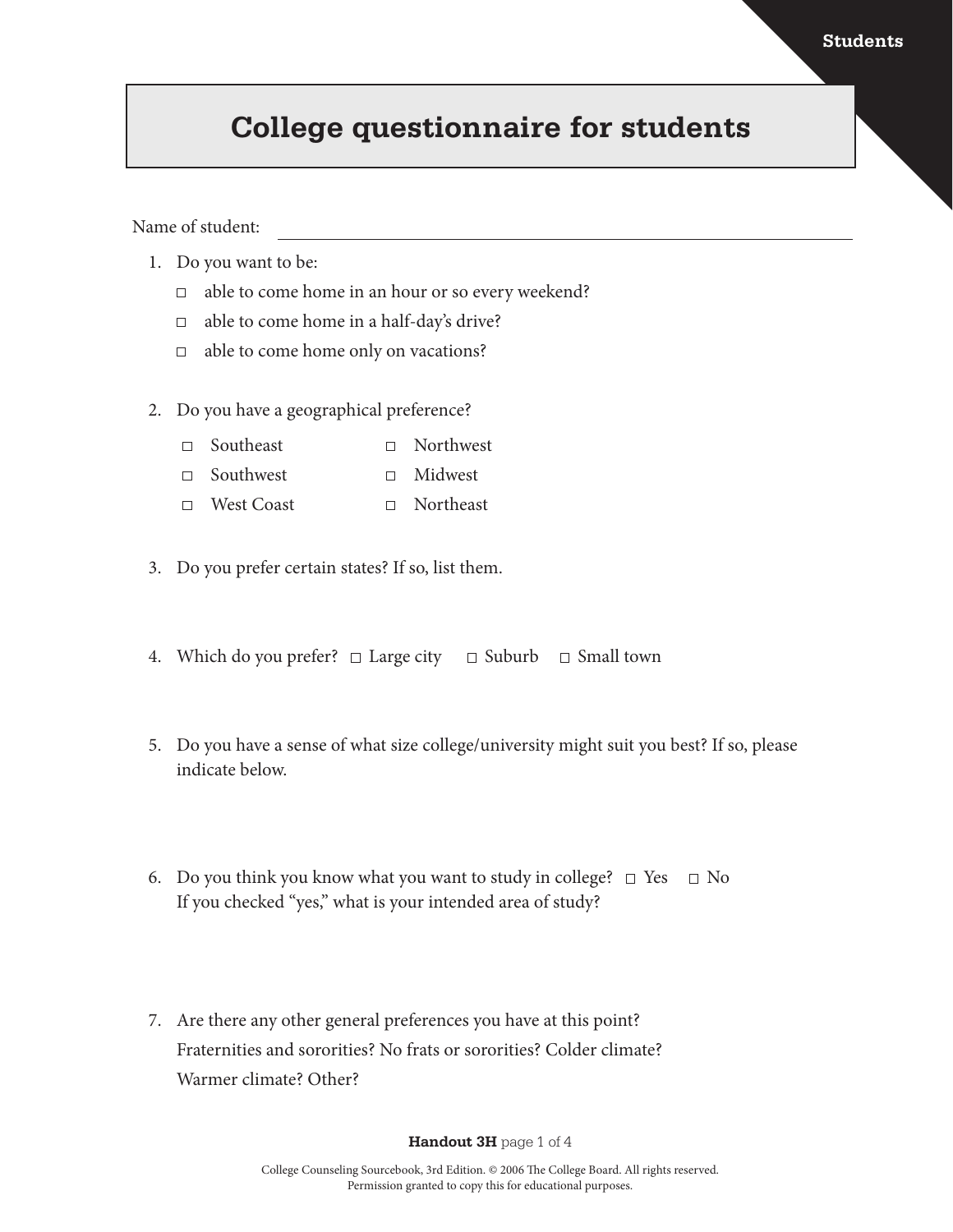# **College questionnaire for students (page 2)**

### Questions About You

The following questions can help you focus the college selection and admissions process where it belongs—on you! An honest and thoughtful self-evaluation can reveal what you should look for in the colleges. It will also prepare you for statements you will be asked to make about yourself on essays and, perhaps, in interviews when you apply to colleges. Please answer the questions on a separate piece of paper and attach it to the questionnaire. There are, of course, no right or wrong answers.

### **Your Goals and Values**

- 1. What aspects of your high school years have you enjoyed the most? If you could live them over again, would you do anything differently? If so, what?
- 2. What values are most important to you? What do you care about most?
- 3. How do you define success? Are you satisfied with your accomplishments to date? What do you want to accomplish in the years ahead?
- 4. What kind of person would you like to become? Of your unique gifts and strengths, which would you most like to develop?
- 5. If you had a year to go anywhere and do whatever you wanted, where would you go and what would you do?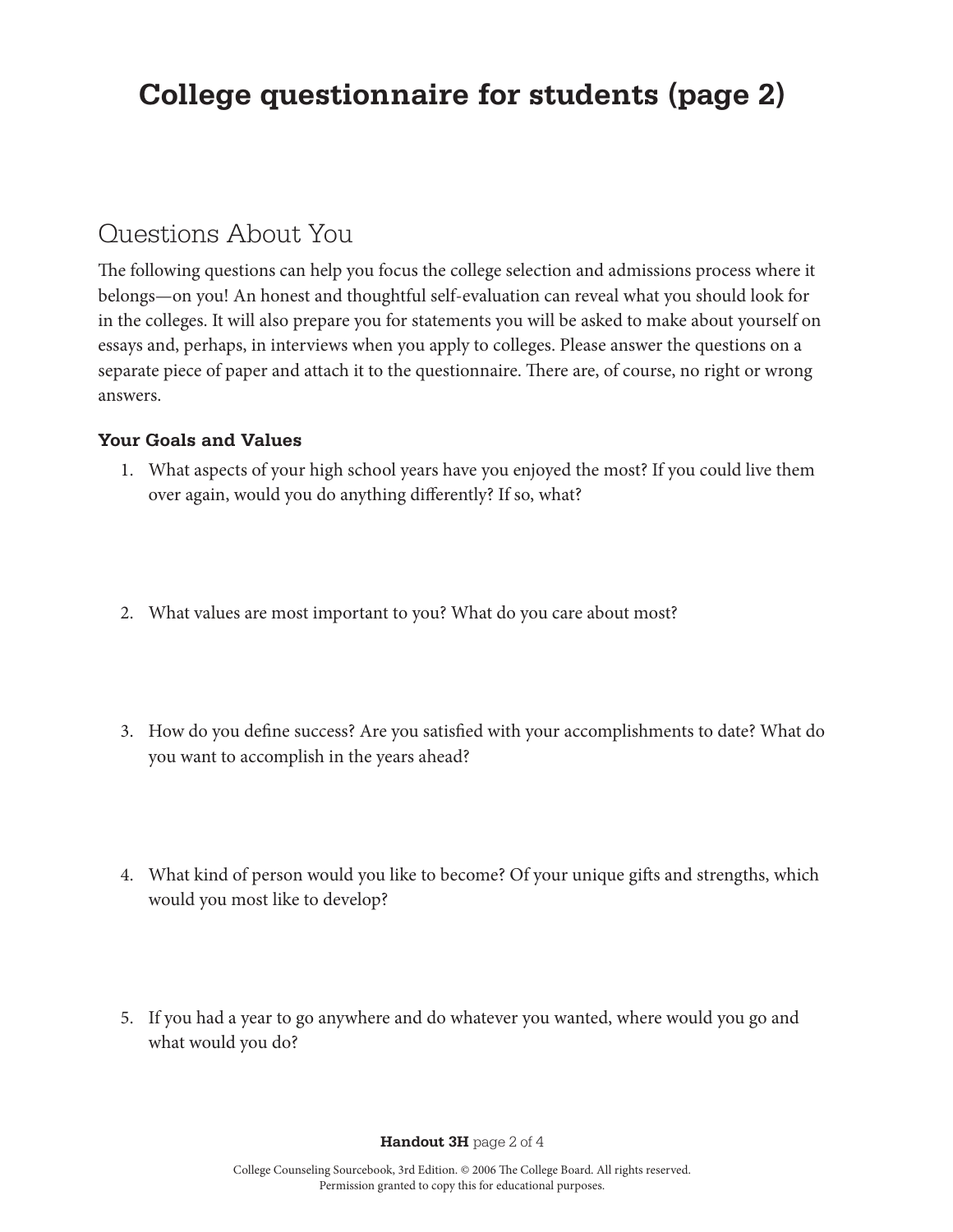### **College questionnaire for students (page 3)**

6. What events/experiences have shaped your growth and way of thinking?

#### **Your Education**

- 1. What are your academic interests? Which courses have you enjoyed the most and which have been the most difficult for you?
- 2. What do you choose to learn when you can learn on your own? Consider interests pursued beyond class assignments: topics chosen for research papers, independent projects, reading on your own, job or volunteer work, etc.
- 3. How do you learn best? What methods and styles of teaching engage your interest and effort the most?
- 4. How would you describe your high school? Has the environment encouraged you to develop your interests, talents, and abilities? What would you preserve and/or change about the school if you had the authority and money to do so?
- 5. What has been your most stimulating intellectual experience in recent years?

**Handout 3H** page 3 of 4